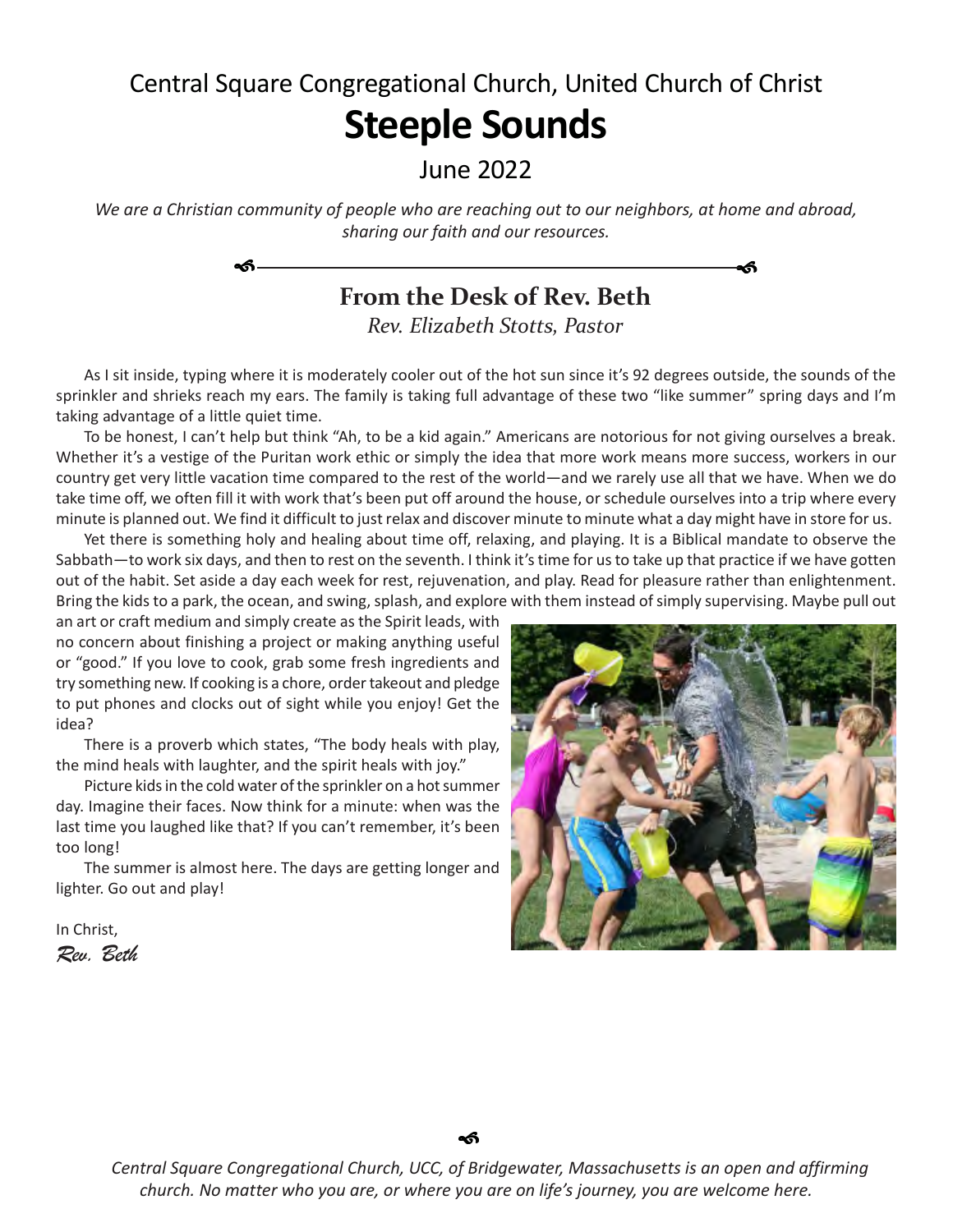

*Central Square Congregational Church, UCC, of Bridgewater, Massachusetts is an open and affirming church. No matter who you are, or where you are on life's journey, you are welcome here.*



### **\* Note summer hours \* Monday - Thursday, 10am - 2pm** Please note that the off ice will be on limited hours June 9 and June 13-16 while Deborah is on vacation.

### **Next Cabinet meeting is Wednesday, June 15, 7pm \* This is the annual scheduling meeting \***

If you would like any activities or meetings put on the 2022-23 church year calendar, please come to the meeting, or let the office know prior to the meeting.

Monthly meetings of the church leadership are currently being held in the Fellowship Hall. All church members are also welcome to attend.

### **Remote Worship on Facebook and YouTube**

Sunday Worship will continue to be livestreamed from the Sanctuary at 10 a.m.

Use the link on the homepage of www.csccucc.org to access Sunday worship, or visit our Facebook page. Past worship services are also available in both places.



### **Important Notice Regarding Face Masks**

The significant rise in COVID-19 cases, both in our CSCC family and in our greater community, has prompted the following changes, effective immediately:

**Mandatory mask-wearing is back in**

**effect inside the church building at least through the month of June** for everyone who comes into the building for any reason, no exceptions.

We encourage our boards, committees, and groups to consider alternative ways of meeting, such as outdoors, or via zoom or telephone, if at all possible.

Prayers of health and healing for our CSCC family, and beyond.



Food Pantry

The Bridgewater Food Pantry, hosted and supported by CSCC, is open Thursdays, 10am-1pm, and the first Mondays of the month, 6-7:30pm. COVID protocols are in place and adhered to for the safety of all. All Bridgewater residents who are in need of food are welcome.

If you are a Bridgewater resident unable to come to the food pantry, but are in need of food, please contact the church office by email or phone (below) and arrangements will be made for you.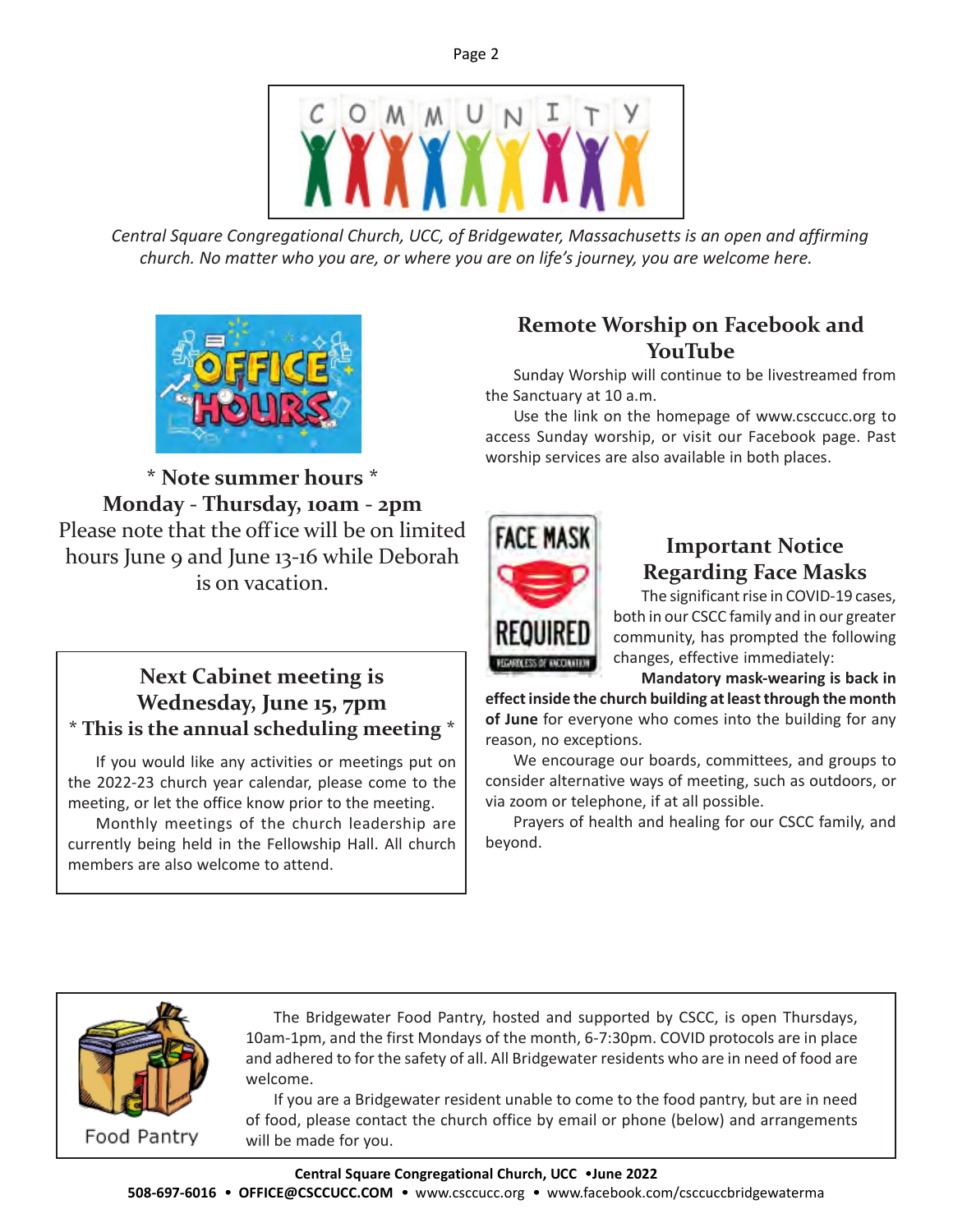

### **CARING FOR OUR COMMUNITY Do you need a meal, a call, spiritual care, or even just a prayer or a chat? Contact the Pastor, a Deacon, the church office, or a member of our Care Team.**

**To contact Rev. Beth**, call the church office at 508-697-6016 or email her at csccpastor@hotmail.com

**Deacons** Deb Sorgman – debsorgman@gmail.com Jae Stotts – jaestotts@gmail.com **CSCC Care Team** Carol Chaffee John Scott Phoebe Hogg Rev. Beth Stotts Bev Mitchell



#### **The Passenger**

Being the passenger in a car may seem like a passive activity. It isn't. I usually drive myself everywhere I go, but when I can be a passenger, it is a time for me to daydream, think things through or, if I really trust the driver, to nap. It is a time to get clarity and recharge.

I'm hoping to use this approach to how Stewardship will be run. If you've read my other two drabbles, I'm trying to use how we love our church community and what the building itself means to us. At the same time, I must be honest. Our church needs money to run, to stay open, to do good works and continue to provide a spiritual home to rest in. How can we support the church financially without feeling tapped out? How do we frame our church's need for a viable income with what our congregation has to give? This is an important discussion that needs to be had.

Right now, I'm stewardship. Just me. I have a few ideas and I'm willing to listen to any ideas you may have. Do you feel a pull nudging you to help with stewardship? Do you have an idea that you think could help me? Do you have any thoughts on what has worked before and, just as importantly, what hasn't? I really would like some company and good conversation while I navigate where stewardship needs to go. I'm looking to recharge stewardship and add some clarity to the work at hand. How do you think you could fit in the car?

This undertaking should be an adventure. We might take some wrong turns. We might come across a view that takes our breath away. The one thing I know for certain is, I can't do this by myself. I'll make the playlist and we'll see where this journey takes us.

*Kathleen Mosher Board of Stewardship*



**(Find more details on each elsewhere in this issue!) Saturday, June 4 ~ Vendor/Craft Fair & Pie Sale! 9am - 1pm Sunday, June 5 ~ Pentecost! Sunday, June 5 ~ Communion & Crafts 5pm (new time!) Sunday, June 12 ~ Annual Budget Meeting 11am Wednesday, June 15 ~ Cabinet Meeting with annual calendaring 7pm Monday, July 4 ~ March in the parade!**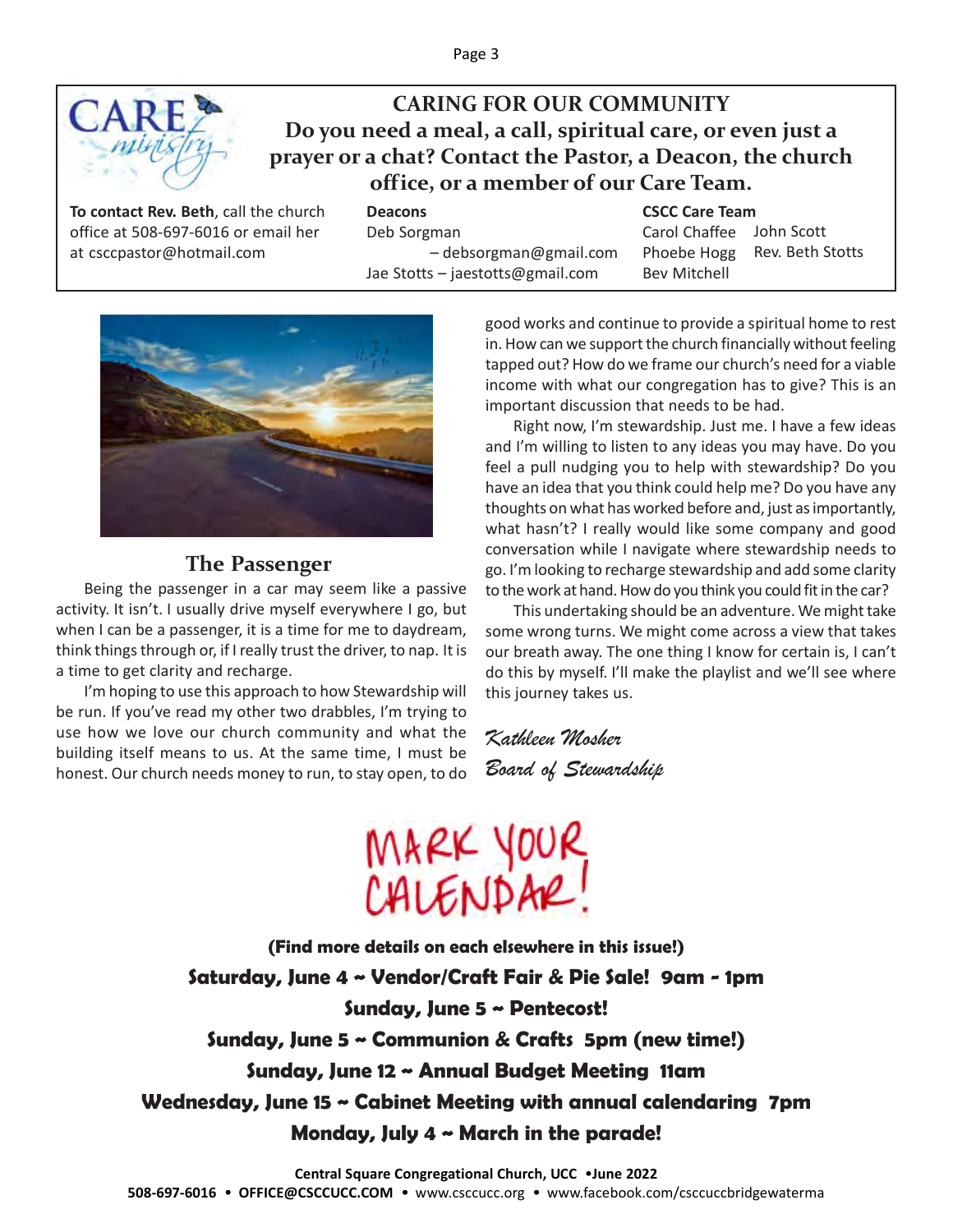

### **They'll Know We Are Christians By Our Love**

The following lyrics have been meaningful to me since I was first introduced to this hymn at Central Square Congregational Church, UCC, one Sunday morning at choir rehearsal, under the direction of Lin Schuller. The hymn speaks strongly of our faith in God, in each other and in ourselves. In a world full of chaos, music that I sing helps me to stay on the balance beam of life.

*They'll Know We Are Christians By Our Love.*

*We are one in the Spirit, we are one in the Lord We are one in the Spirit, we are one in the Lord And we pray that our unity will one day be restored And they'll know we are Christians by our love, by our love Yeah, they'll know we are Christians by our love We will work with each other, we will work side by side We will work with each other, we will work side by side And we'll guard each man's dignity and save each man's pride And they'll know we are Christians by our love, by our love Yeah, they'll know we are Christians by our love.*

*\*About the author:* Peter Scholtes (1938–2009)

Peter was born in Evanston, Illinois and grew up in Oak Park, where he attended Ascension School and Fenwick High School before studying at Quigley and St. Mary of the Lake-Mundelein seminaries. He earned his Masters in Adult Education and Organization Development at Boston University.

Peter wrote the hymn "They'll Know We Are Christians by Our Love" while he was a parish priest at St. Brendan's on the South Side of Chicago in the 1960s. At the time, he was leading a youth choir out of the church basement and was looking for an appropriate song for a series of ecumenical, interracial events. When he couldn't find such a song, he wrote the now-famous hymn in a single day. His experiences at St. Brendan's, and in the Chicago Civil Rights movement, influenced him for the rest of his life.

After working in the public sector in Lynn, Massachusetts and Madison, Wisconsin, Peter became a consultant with Joiner Associates in the 1980s, traveling the globe to help businesses engage employees' talents more fully, humanely, and effectively. He co-authored *The Team Handbook*, which was named one of The 100 Best Business Books of All Time (in the book of that title). After starting Scholtes Seminars and Consulting, he wrote the classic *The Leader's Handbook* in 1998, which made the definitive case against performance appraisal—a practice he argued was demoralizing and wrong.

*\*www.hymnary.org*

*Carol Chaffee-Care Team*



Please plan on coming to our Vendor/Craft Fair and Pie Sale fundraiser… Saturday, June 4, 9am-1pm. Plenty of vendors will be both inside and outside here at the church, including Tupperware, Scentsy, Tastefully Simple, Touchstone… photographers, a cruise planner!, lots of handmade items, and more.

AND, it's a pie and bake sale! Please support this event, and just as important, **PLEASE spread the word** to your friends and neighbors, and on your social media. Thank you!

PS -- **Raffle items**, too! And don't forget your mask!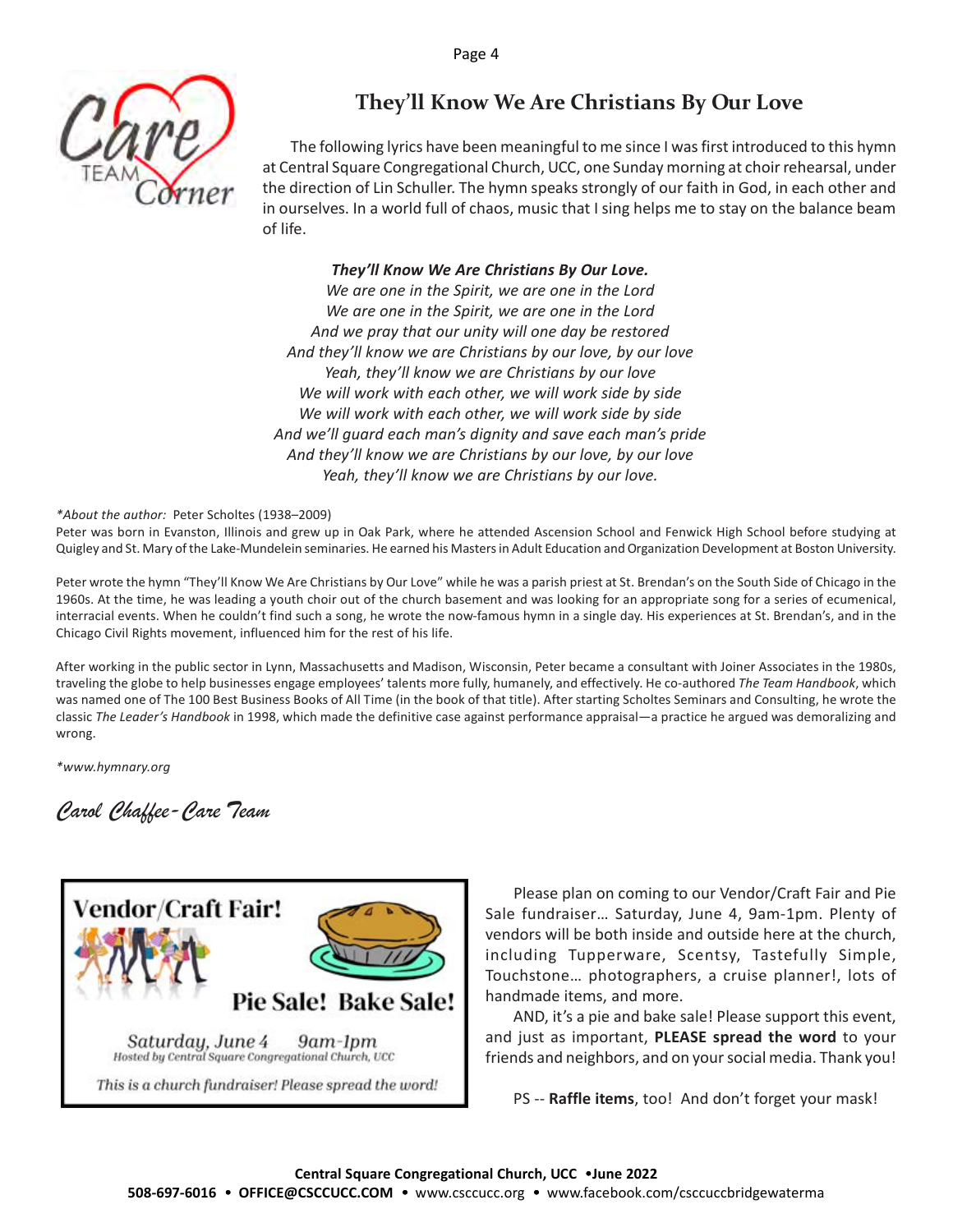

**Sunday, June 5 • New time - 5pm All ages are welcome!**



The BBQ Takeout Dinner Fundraiser last month was a huge success! Thank you to all who bought dinners and spread the word about the event. And a heartfelt and sincere thank you to a CSCC angel that stepped in and paid the bill from Boston Tavern, allowing CSCC to keep ALL of the event's proceeds. We raised over \$1,300!

Our favorite part? People asked, "I don't know why I didn't know about these before!" and "When is the next one??"

Special shout out to Gail Wershing, Diane Sheibley, and Rebecca Sheibley for organizing and distributing the meals.



**Greeters ~ Ushers Readers ~ Kids' Leaders**

No longterm commitment — just sign up for a Sunday or two! Please consider helping Rev. Beth in worship for a week.

### **Visit www.csccucc.org/events or contact the church office.**



### **CSCC t-shirts, sweatshirts, and hoodies are now available! Child & adult sizes available. Lots of color choices, too!**

*See the link on the www.csccucc.org home page!*

Thanks to www.TheHumbleExpression.com for working with us on providing our merchandise for everyone everywhere to choose their favorites!



### **4th of July Parade, Here We Come!**

CSCC wants to march in the Bridgewater 4th of July parade! We need folks who'd like to march... all ages welcome! If you are able, use the link (above) to order a church t-shirt if you don't already have one, and let Rev. Beth or the office know if you'd like to join us!

In addition to marching, the Stotts Family will be playing host on the front lawn of the church on July 4th, during the parade. Our building will be open for the use of our bathrooms to the public, and the Stotts will have water and snacks available. Some other fun ideas are in the works, so watch your email, as well as the July issue of Steeple Sounds for more info!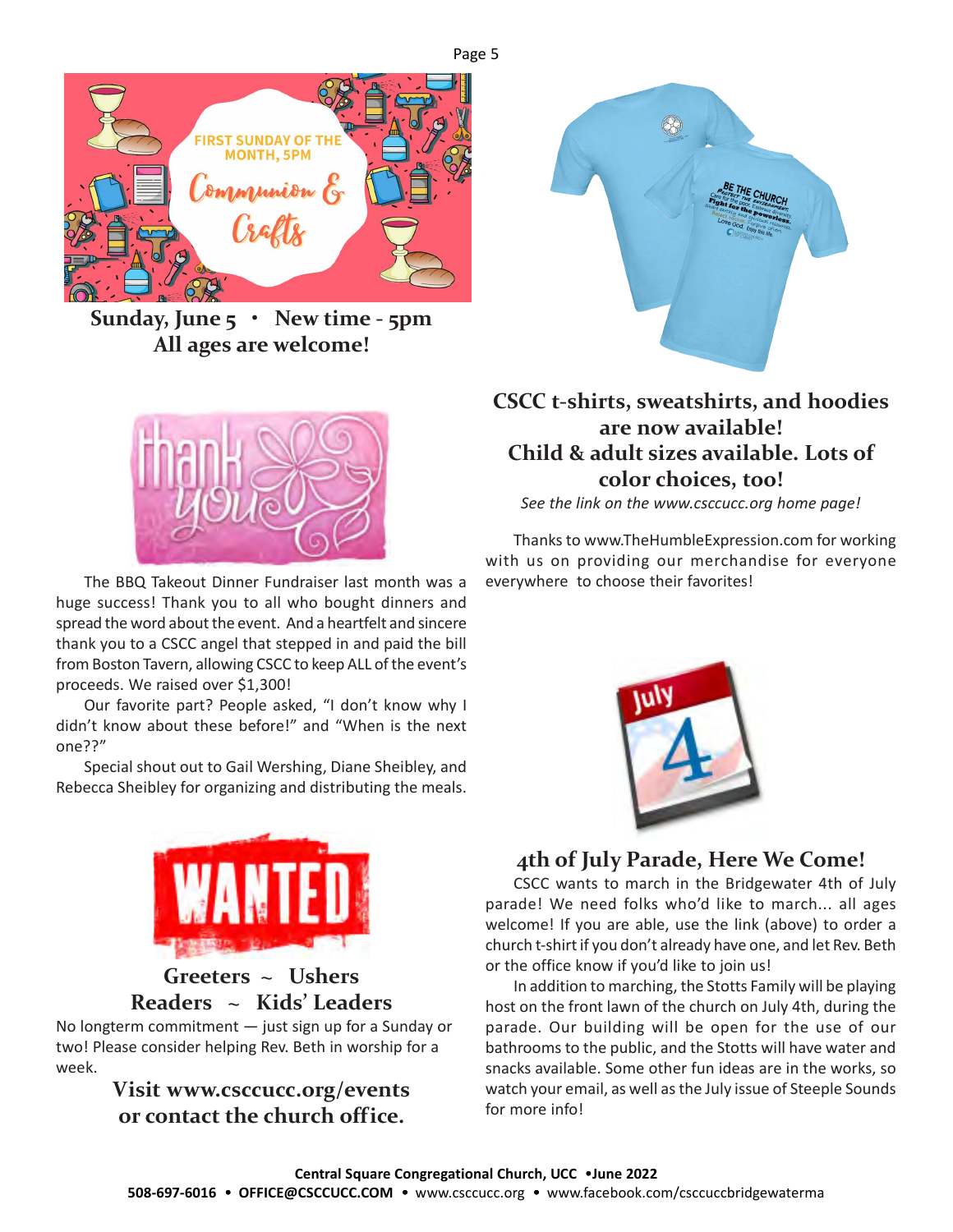

*Congratulations to our graduates!*

To all that have excelled, and all that have just squeaked by. To all that found a passion, and those that are still searching. To all who supported those that have reached this important rite of passage. Congratulations! And may God bless you on wherever your journey leads you next.



**David Berard** is graduating from Bristol-Plymouth Regional Technical School, CAD/CAM shop. He will be continuing to work with his father at F.H. Peterson Machine Corp.

His proudest moment from his high school career was placing 3rd in the state for his solidworks 3D modeling skills.



**Mason Abboud** is graduating from Archbishop Williams High School, and will be attending the University of South Carolina Honors College in the Fall, majoring in Biology and minoring in Creative Writing. In high school, Mason was

active in musicals, student government, Kenpo karate, and

was a Peer Minister. He will be recognized at graduation for having doubled the amount of required volunteer hours, and he received the St. Anselm Book Award.



**Rob Wallace** graduated from Stonehill College magna cum laude with a B.S.B.A.in Accounting. Rob will be going to work for Ernst & Young.



**Selena Manhart,** granddaughter of our Congregational Administrator Deborah Lancaster, is graduating from Bridgewater-Raynham Regional High School, and will be attending UMass Amherst in the Fall, where she has also earned a place on the cheerleading team.



**Kate Wallace** is graduating from Bridgewater-Raynham Regional High School, and she will be attending Emmanuel College in Boston as a nursing major in the Fall.





**Cameron Shave** is graduating from Foxboro High School, and will be attending the Manhattan School of Music in New York City in the Fall, studying jazz performance.

Cam runs and arranges music for three of his own gigging bands, even including a 17-piece big band. In his free time, he enjoys spending time with friends, writing/arranging music, and going to see live performances.

**Grace Jackson** is graduating from Bristol County Agricultural High School, and will be attending Roger Williams University in the Fall, majoring in Marine Biology and Aquaculture.



**Katie Rucker** is graduating from Bridgewater-Raynham Regional High School, and in the Fall will be attending Massasoit Community College as a liberal arts transfer major.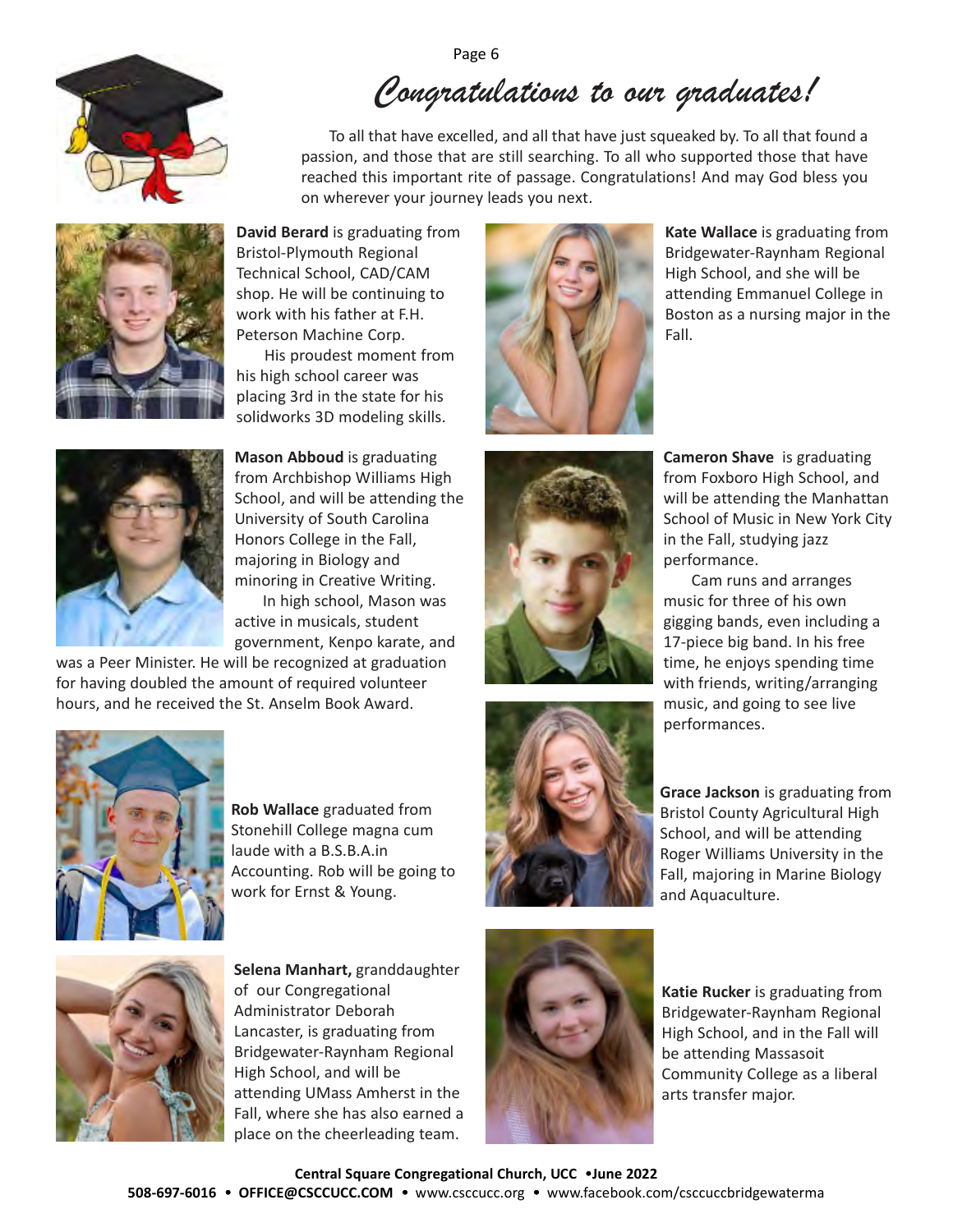



### **We Need to Hear from YOU!**

*(Reprinted from the May issue.)*

In this period of (hopefully) post-COVID, or at least the worst of it, the Governance Team has been meeting to see where we are headed. Basically, the team would like to know... what is your passion about our Central Square Congregational Church?

We are working on an organizational structure to administer the basic functions: worship, prayer, finance, the building, our missions and outreach, our social times, faith formation, and our history. We are looking to make the administration of our entity more joyful and less onerous. Teams, rather than fixed committees; shorter terms of office for some Cabinet or Council positions. In order to help us discern the best configuration, we need a sense of what ministries and programs the church is needing and wanting.

All members and congregants are in essence "owners" of this church. As we re-emerge from COVID, and winter, and Lent, we would like to know what excites YOU about church. We have a group that has expressed great excitement about bringing back breakfast in some form. The Bee ministry has blossomed. We just had a very successful Heifer Project program.

Programs and projects do not need to be perpetual or long term. They do not need to be based in the church building. If there is a desire to have some virtual programs, let's make them happen.

What we need from you now is your input.

#### **Please send an email or drop a note to the office giving your answers to the poll questions (at right) at your earliest convenience, or answer them online.**

**Rebirth**. In what form to carry us toward our third century on the Square and in our community, local, national, worldwide? Send us your thoughts.

Yours in Christ's work, *Anne Malmquist, Moderator; Gordon Brailsford, Sherley Phillips, John Sharland, Rev. Beth Stotts, Gail Wershing*



The annual budget meeting will be held in person following worship, and will also be livestreamed, on Sunday, June 12 at 11am. The link will be on our website (www.csccucc.org), and will also be emailed out the prior week. The livestream will not be available after the meeting for playback.

One item of business will be conducted on this day: To present, discuss, and vote on the 2022-23 fiscal year operating budget for Central Square Congregational Church, UCC. This will be the only vote taken on this day.

The proposed budget (see pages 8-9), which has been presented to Cabinet by the Trustees, and approved, is included in this issue of Steeple Sounds, and is available on the website. It is also available by contacting the church office at office@csccucc.com or 508-697-6016.

Voting will be conducted online and in person. Online voting will be available beginning Friday, June 10, and will remain open until 2pm on Sunday, June 12. A vote by a member online constitutes attendance at the meeting.

If you are not able to attend the meeting in person and have questions that you would like addressed during the meeting, you may submit them to the Treasurer at treasurer@csccucc.com, or to the church office at office@csccucc.com or 508-697-6016.



### **Please answer these few questions via email or hard copy to the church office, and tell us what you think.**

Feel free to be brief.

1. What do you passionately want to continue at our church?

2. What do you passionately want to add, even if temporary?

3. What are you excited about doing or wanting to continue to do for our church?

> **This survey can also be answered online at www.csccucc.org/survey2022**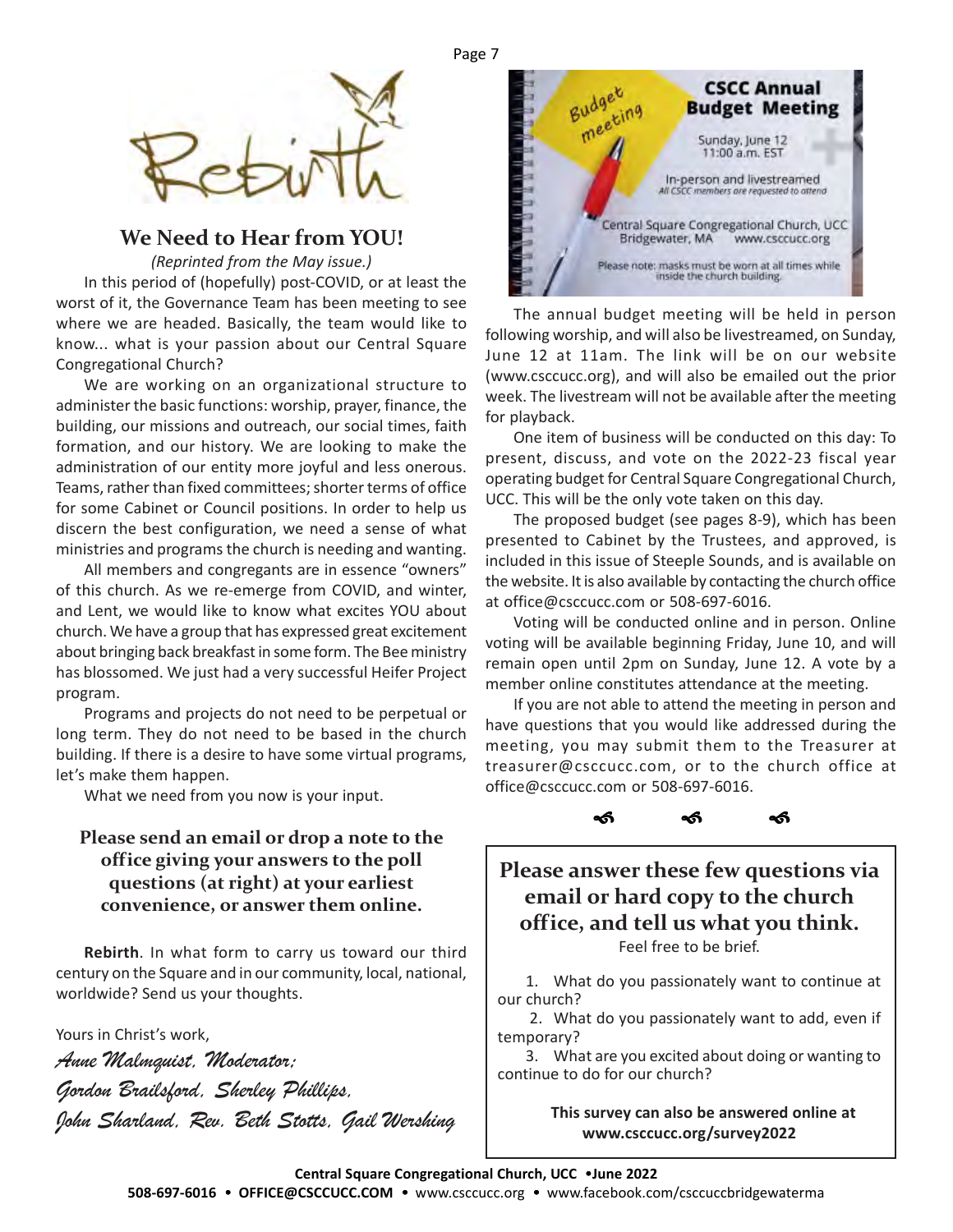### Page 8 **2022-2023 Proposed Budget**

|                                       | FY 2022 | FY2022    | FY 2023  |                     |
|---------------------------------------|---------|-----------|----------|---------------------|
|                                       | Budget  | thru 4/22 | Proposed |                     |
| Ordinary Income/Expense               |         |           |          |                     |
| Income                                |         |           |          |                     |
| Pledges / Offerings                   |         |           |          |                     |
| Regular Pledges                       | 138,000 | 99,762    | 135,000  |                     |
| Unpledged Offerings                   | 4,500   | 13,242    | 10,000   |                     |
| Plate Offering                        | 1,000   | 839       | 2,500    |                     |
| Total Pledges / Offerings             | 143,500 | 113,843   | 147,500  |                     |
| Fundraisers/Events Revenue            |         |           |          |                     |
| Golf Tournament or other              | 7,200   | 0         |          |                     |
| Church Fair or other                  | 7,000   | 8,327     | 7,500    |                     |
| <b>Breakfasts</b>                     |         |           |          |                     |
| Misc Fundraisers                      | 5,000   | 943       | 5,000    |                     |
| Total Fundraisers/Events Revenue      | 19,200  | 9,270     | 12,500   |                     |
| Facility Usage Income                 |         |           |          |                     |
| Non Profit Rentals                    | 1,800   | 2,900     | 3,000    |                     |
| Private Rentals                       | 850     | 0         | 500      |                     |
| Total Facility Usage Income           | 2,650   | 2,900     | 3,500    |                     |
| Misc Income                           |         |           |          |                     |
| Amazon Smile                          |         | 249       |          |                     |
| Bank Interest                         |         | 57        |          |                     |
| MACUCC Fellowship Dues                |         | 350       | 2,000    |                     |
| Misc Income                           |         | 1,000     | 1,000    |                     |
|                                       | 0       | 1,656     | 3,000    |                     |
| Total Income                          | 165,350 | 127,669   | 166,500  |                     |
| Expense                               |         |           |          |                     |
| Senior Minister Expenses              |         |           |          |                     |
| Payroll                               | 37,614  | 30,224    | 37,614   |                     |
| FICA Stipend                          | 5,325   | 4,289     | 5,325    |                     |
| Pension Fund                          | 9,746   | 7,883     | 9,746    |                     |
| Housing Allowance                     | 32,000  | 25,846    | 32,000   |                     |
| Professional Expenses                 | 2,000   | 1,351     | 2,000    |                     |
| Health & Dental Ins                   | 22,451  | 19,969    | 22,451   |                     |
| Life & Disability Ins                 | 1,044   | 929       | 1,014    |                     |
| <b>Total Senior Minister Expenses</b> | 110,180 | 90,491    | 110,150  |                     |
| <b>Support Staff Expenses</b>         |         |           |          |                     |
| Pulpit Supply                         | 250     | 800       | 1,000    |                     |
| Sabbatical Budget                     | 1,080   | 900       | 1,080    |                     |
| Office Coordinator                    | 16,550  | 12,084    | 13,260   | \$17/hr x 15 hrs/wk |
| Minister of Music                     | 15,914  | 12,854    | 15,914   |                     |
| Sexton/Custodian                      | 9,000   | 8,617     | 13,260   | \$17/hr x 15 hrs/wk |
| Video Evangelism                      | 1,000   | О         | 1,000    |                     |
| Sup. Staff FICA                       | 3,172   | 2,567     | 3,246    |                     |
| Workers' Comp Ins                     | 1,200   | 1,138     | 1,200    |                     |
| <b>Support Staff Supplies</b>         | 100     | 0         | 0        |                     |
| <b>Total Support Staff Expenses</b>   | 48,266  | 38,960    | 49,960   |                     |
|                                       |         |           |          |                     |

*continued...*

**Central Square Congregational Church, UCC** • **June 2022**

**508-697-6016** • **OFFICE@CSCCUCC.COM** • www.csccucc.org• www.facebook.com/csccuccbridgewaterma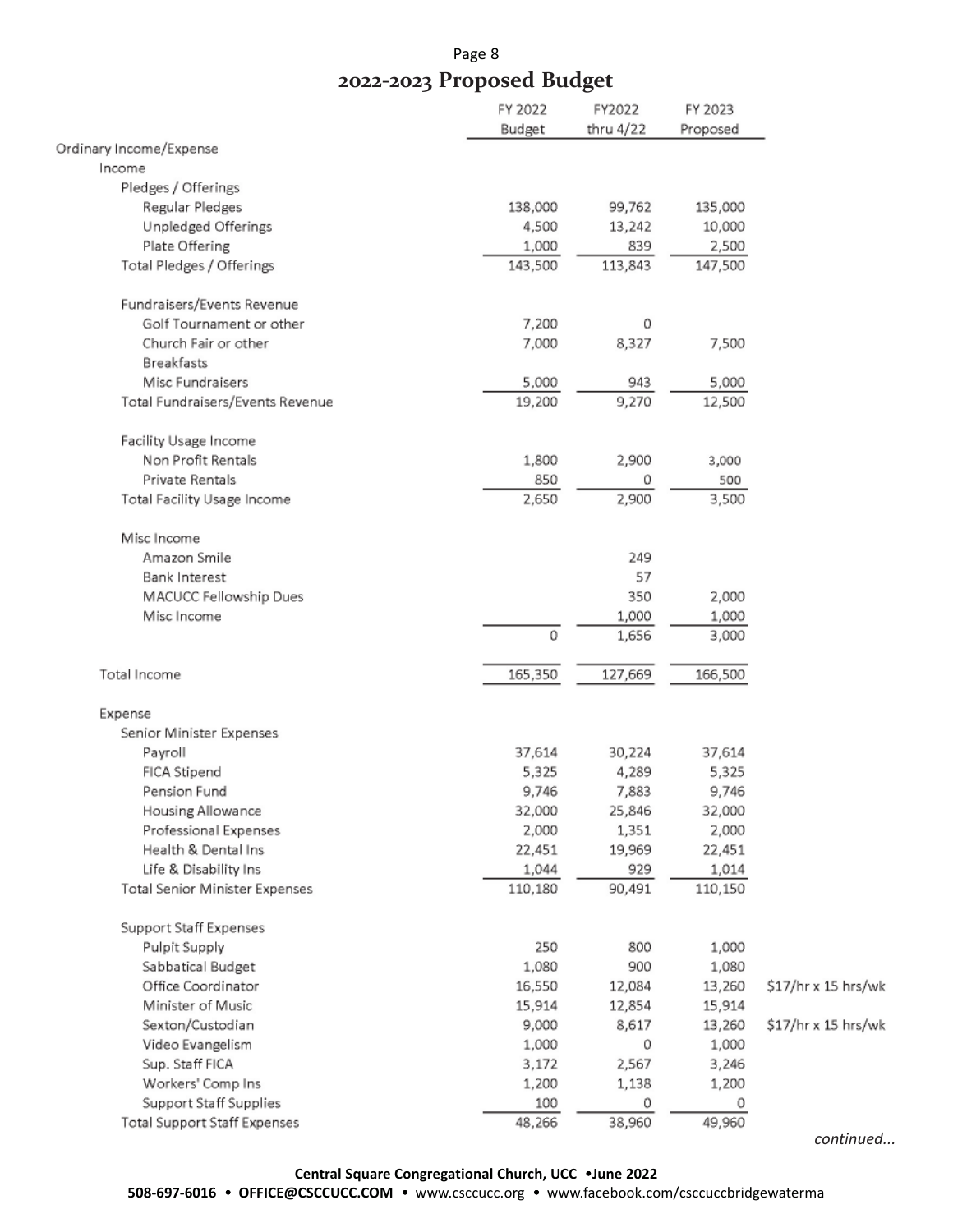#### Proposed 2022-23 Budget (continued)

|                                                | FY 2022   | FY2022    | FY 2023   |                 |
|------------------------------------------------|-----------|-----------|-----------|-----------------|
|                                                | Budget    | thru 4/22 | Proposed  |                 |
| Office Expenses                                |           |           |           |                 |
| Total Bank Service Charges                     | 300       | 712       | 600       |                 |
| Internet & Computer Related Exp                | 2,100     | 2,114     | 2,100     |                 |
| Office Supplies                                | 400       | 420       | 400       |                 |
| Payroll & Treasurer Supplies                   | 950       | 730       | 950       |                 |
| Postage & eDelivery                            | 900       | 664       | 900       |                 |
| Printing & Reproduction                        | 2,150     | 1,790     | 2,150     |                 |
| Telephone                                      | 1,500     | 1,943     | 1,800     |                 |
| <b>Total Office Expenses</b>                   | 8,300     | 8,373     | 8,900     |                 |
| Church Building Costs                          |           |           |           |                 |
| <b>Building Supplies</b>                       | 2,000     | 841       | 2,000     |                 |
| Fire Alarm Monitoring Service                  | 600       | 552       | 600       |                 |
| Property & Liability Insurance                 | 9,300     | 13,110    | 10,284    |                 |
| Repairs & Maintenance                          | 5,000     | 15,734    | 5,000     |                 |
| Utilities                                      |           |           |           |                 |
| Gas & Electric                                 | 5,500     | 5,017     | 5,500     |                 |
| Fuel Oil                                       | 6,500     | 7,059     | 8,000     |                 |
| Water & Sewer                                  | 900       | 357       | 500       |                 |
| Total Church Building Costs                    | 29,800    | 42,670    | 31,884    |                 |
| Operating Committees                           |           |           |           |                 |
| Christian Education                            | 750       | 0         | 750       |                 |
| Church Growth                                  | 1,000     | 443       | 1,000     |                 |
| Deacons                                        | 1,000     | 1,220     | 1,000     |                 |
| Music (Materials/Substitutes/Guests)           | 600       | 614       | 600       |                 |
| Stewardship                                    | 350       | 0         | 350       |                 |
| Outreach Committee Reserve (3.144% of pledges) | 4,339     | 3,067     | 2,025     | 1.5% of pledges |
| <b>Total Operating Committees</b>              | 8,039     | 5,344     | 5,725     |                 |
| MACUCC Fellowship Dues                         | 2,700     |           | 2,700     |                 |
| Pilgrim Assn Fellowship Dues                   | 200       |           | 200       |                 |
| Misc Expenses                                  | 0         |           | 0         |                 |
| <b>Total Expense</b>                           | 207,485   | 185,838   | 209,520   |                 |
| Net Income (Loss)                              | (42, 135) | (58, 169) | (43, 020) |                 |
| Music expenses reimbursed by Johnson Fund      | 17,131    |           |           |                 |
| Transfer from Parsonage Fund                   |           | 1,800     |           |                 |
| Transfer from endowments                       | 26,853    | 40,000    | 43,020    |                 |
| Surplus (Deficit)                              | 1,849     | (16, 369) | 0         |                 |

### **The Budget Meeting will take place on Sunday, June 12, at 11am. It will be in-person and livestreamed. See page 7 for more details.**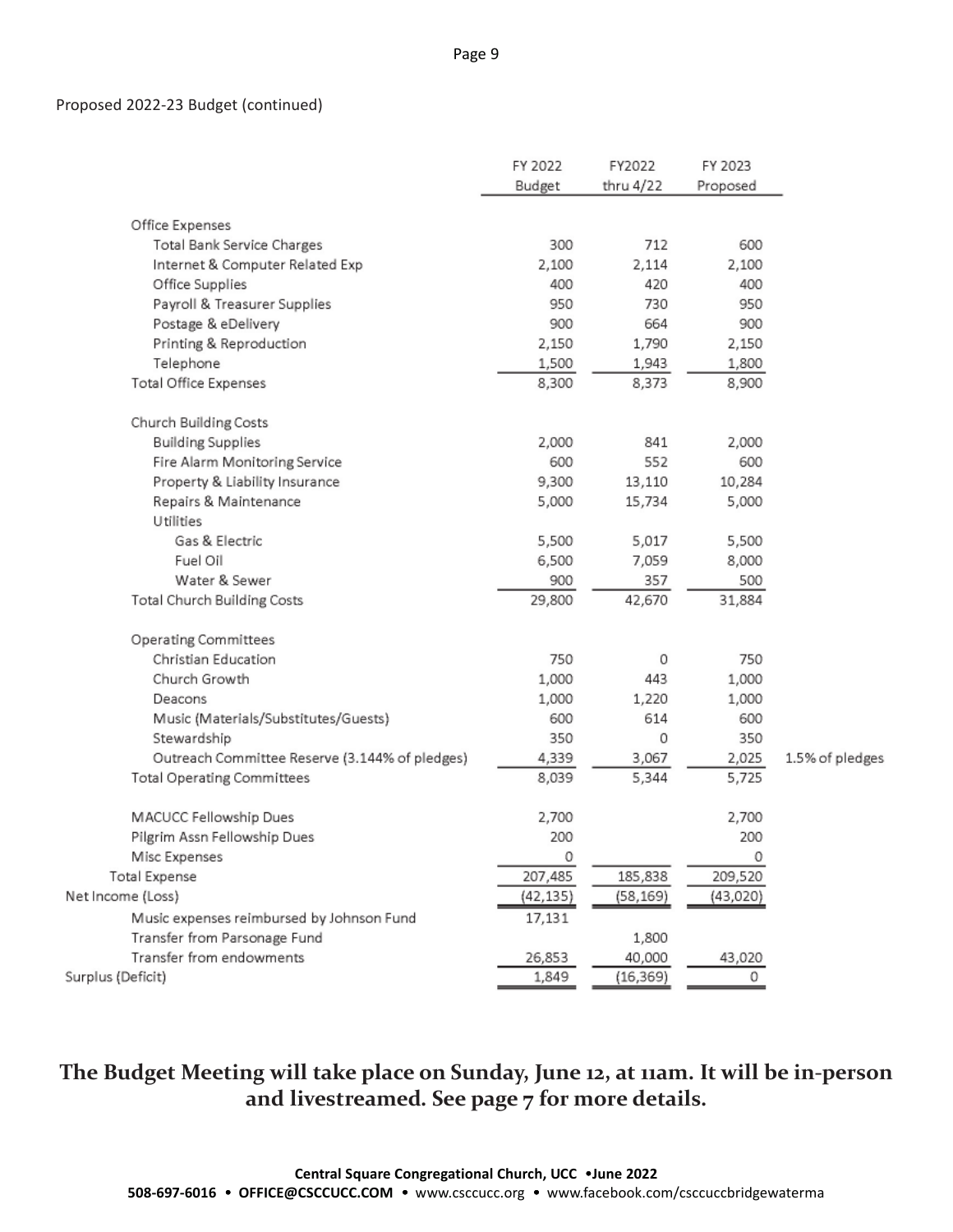Southern New England Conference United Church of Christ Living the Love & Justice of Jesus

#### Daily Lectionary Scripture References – June 2022 (Year C)

Wed., June 1 Psalm 29 Ezekiel 3:12-21 Luke 9:18-27

Thurs., June 2 Psalm 104:24-34, 35b Isaiah 32:11-17 Galatians 5:16-25

Fri., June 3 Psalm 104:24-34, 35b Isaiah 44:1-4 Galatians 6:7-10

Sat., June 4 Psalm 104:24-34, 35b 2 Kings 2:1-15a Luke 5:1-11

Sun., June 5 Pentecost Sunday Acts 2:1-21 or Genesis 11:1-9 Psalm 104:24-34, 35b Romans 8:14-17 or Acts 2:1-21 John 14:8-17 [25-27]

Mon., June 6 Psalm 48 Joel 2:18-29 1 Corinthians 2:1-11

Tues., June 7 Psalm 48 Ezekiel 11:14-25 1 Corinthians 2:12-16

Wed., June 8 Psalm 48 Numbers 24:1-14 Luke 1:26-38

Thurs., June 9 Psalm 8 Proverbs 3:13-18 Ephesians 1:17-19

Fri., June 10 Psalm 8 Proverbs 3:19-26 Ephesians 4:1-6

Sat., June 11 Psalm 8 Proverbs 4:1-9 Luke 2:41-52

Sun., June 12 Trinity Sunday Proverbs 8:1-4, 22-31 Psalm 8 Romans 5:1-5 John 16:12-15

Mon., June 13 (Semicontinuous begins) Psalm 83 Genesis 31:17-35 Galatians 3:1-9

Tues., June 14 Psalm 83 2 Samuel 19:31-43 Galatians 3:10-14

Wed., June 15 Psalm 83 Malachi 3:5-12 Mark 2:1-12

Thurs., June 16 Psalm 42 and 43 Genesis 24:1-21 Romans 2:17-29

Fri., June 17 Psalm 42 and 43 Job 6:14-30 Galatians 3:15-22

Sat., June 18 Psalm 42 and 43 Proverbs 11:3-13 Matthew 9:27-34

Sun., June 19 Second Sunday after Pentecost 1 Kings 19:1-4 [5-7] 8-15a Psalm 42 and 43 Galatians 3:23-29 Luke 8:26-39

Mon. June 20 Psalm 59 2 Kings 9:1-13 1 Corinthians 1:18-31 **Tues., June 21**  Psalm 59 2 Kings 9:14-26 Ephesians 2:11-22

**Wed., June 22**  Psalm 59 2 Kings 9:30-37 Luke 9:37-43a

**Thurs., June 23**  Psalm 77:1-2, 11-20 1 Kings 22:29-40, 51-53 2 Corinthians 13:5-10

**Fri., June 24**  Psalm 77:1-2, 11-20 2 Kings 1:1-12 Galatians 4:8-20

**Sat., June 25** Psalm 77:1-2, 11-20 2 Kings 1:13-18; 2:3-5 Luke 9:21-27

**Sun., June 26**  *Third Sunday after Pentecost* 2 Kings 2:1-2, 6-14 Psalm 77:1-2, 11-20 Galatians 5:1, 13-25 Luke 9:51-62

**Mon., June 27**  Psalm 75 2 Kings 2:15-22 1 John 2:7-11

**Tues., June 28**  Psalm 75 2 Kings 3:4-20 Ephesians 5:6-20

**Wed., June 29**  Psalm 75 2 Kings 4:1-7 Matthew 10:16-25

**Thurs., June 30**  Psalm 30 2 Kings 4:8-17 Romans 7:14-25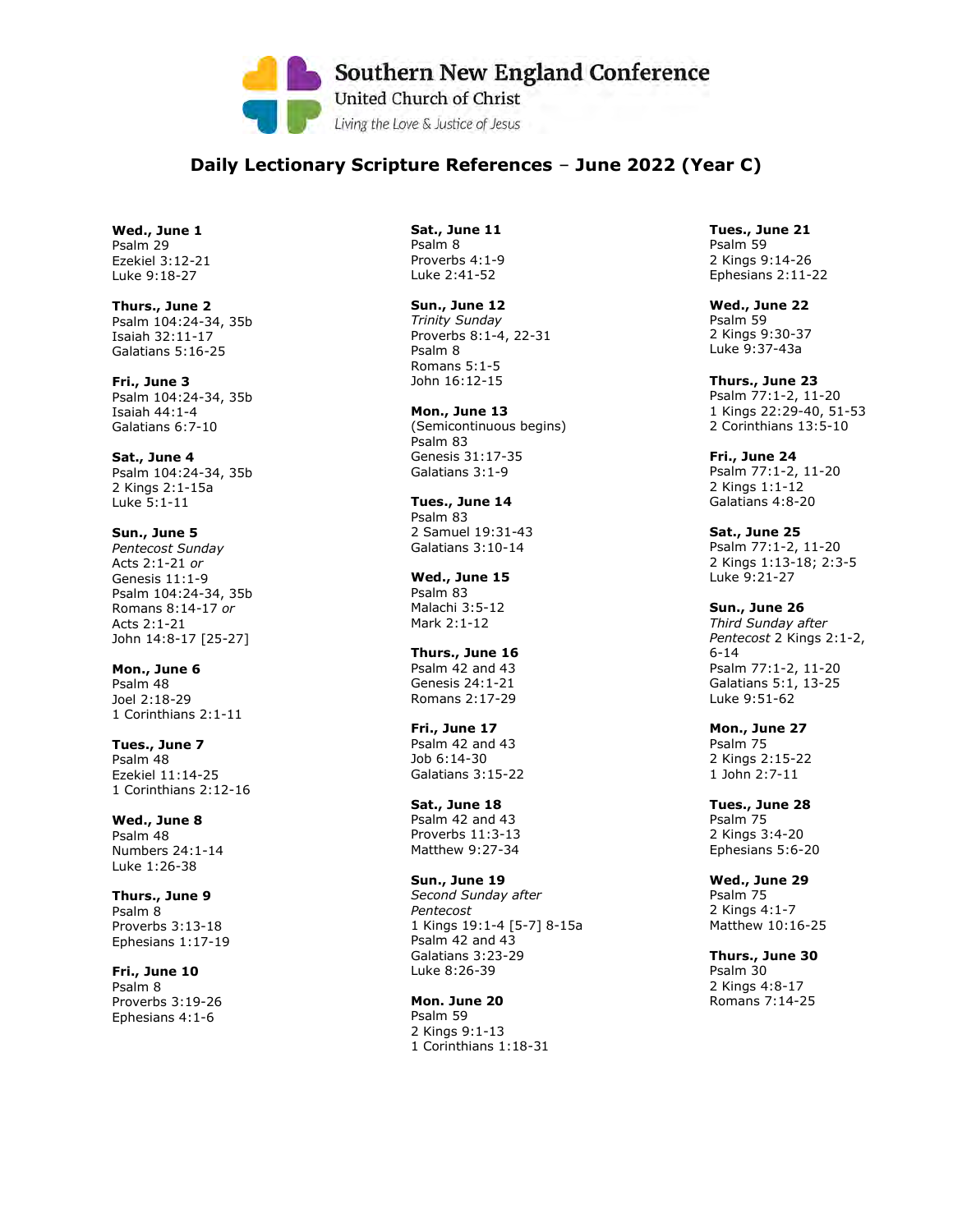|           | SATURDAY      | 4                     | 9-1 Vendor/Craft Fair &              | $\overline{\phantom{a}}$ |                                                                                                                                         | $\frac{00}{1}$          |                                                                                                                 | <b>S<br/>20</b>         |                                                                                    |             |                                                             |
|-----------|---------------|-----------------------|--------------------------------------|--------------------------|-----------------------------------------------------------------------------------------------------------------------------------------|-------------------------|-----------------------------------------------------------------------------------------------------------------|-------------------------|------------------------------------------------------------------------------------|-------------|-------------------------------------------------------------|
|           |               |                       | Pie Sale!                            |                          |                                                                                                                                         |                         |                                                                                                                 |                         |                                                                                    |             |                                                             |
|           | FRIDAY        | $\boldsymbol{\omega}$ | (Office closed)                      | $\overline{\mathbf{C}}$  | (Office closed)                                                                                                                         |                         | (Office closed)                                                                                                 | <b>Z</b>                | (Office closed)                                                                    |             |                                                             |
|           | THURSDAY      | ${\mathsf N}$         | 10-1 Food Pantry Open<br>7pm Al-Anon | $\mathbf 0$              | 10-1 Food Pantry Open<br>(Deborah on vacation)<br>7pm Al-Anon                                                                           | 16                      | (Deborah on vacation)<br>10-1 Food Pantry Open<br>7pm Al-Anon                                                   | 2<br>20                 | 10-1 Food Pantry Open<br>7pm Al-Anon                                               | <u>ල</u>    | 10-1 Food Pantry Open<br>7pm Al-Anon                        |
| JUNE 2022 | WEDNESDAY     |                       | 5pm Girl Scouts #64997               | $\boldsymbol{\omega}$    | (Daisies #64997<br>5pm Girl Scouts<br>and Juniors<br>7pm Trustees<br>#62521)                                                            | <u>מן</u>               | (Deborah on vacation)<br>7pm Cabinet                                                                            | 2<br>22                 |                                                                                    | O<br>N      |                                                             |
|           | TUESDAY       |                       |                                      | $\blacktriangleright$    | 7pm Christian Outreach<br>7pm Women's NA<br>Scouts<br>#69063<br>6pm Girl S                                                              | <b>Z</b>                | 7pm Christian Outreach<br>(Deborah on vacation)<br>7pm Women's NA                                               | $\mathbf{\bar{N}}$      | 7pm Women's NA                                                                     | 8<br>2<br>2 | 7pm Women's NA                                              |
|           | <b>MONDAY</b> |                       |                                      | $\boldsymbol{\omega}$    | 6-7:30pm Food Pantry<br>6:30pm Women's AA<br>5:30pm Girl Scouts<br>#66204<br>Open                                                       | <u>ო</u>                | 4:30pm Daisies #64998<br>(Deborah on vacation)<br>6:30pm Women's AA                                             | <b>O</b><br>N           | 6:30pm Women's AA<br>5:30pm Girl Scouts<br>#66204                                  | <b>N</b>    | 4:30pm Daisies #64998<br>7pm Women's AA                     |
|           | <b>SUNDAY</b> |                       |                                      | IΩ                       | 10am Communion Worship<br>5pm Communion & Crafts<br>(in person and online)<br>5pm Girl Scouts #82722<br>6:45pm AA Meeting<br>PENTECOST! | $\overline{\mathbf{v}}$ | (in person and online)<br>and online)<br>11AM Annual Budget Mtg<br>10am Worship (in person<br>6:45pm AA Meeting | $\overline{\mathbf{o}}$ | 10am Worship (in person<br>HAPPY FATHER'S DAY!<br>6:45pm AA Meeting<br>and online) | <b>SO</b>   | 10am Worship (in person<br>6:45pm AA Meeting<br>and online) |

**Central Square Congregational Church, UCC** • **June 2022 508-697-6016** • **OFFICE@CSCCUCC.COM** • www.csccucc.org• www.facebook.com/csccuccbridgewaterma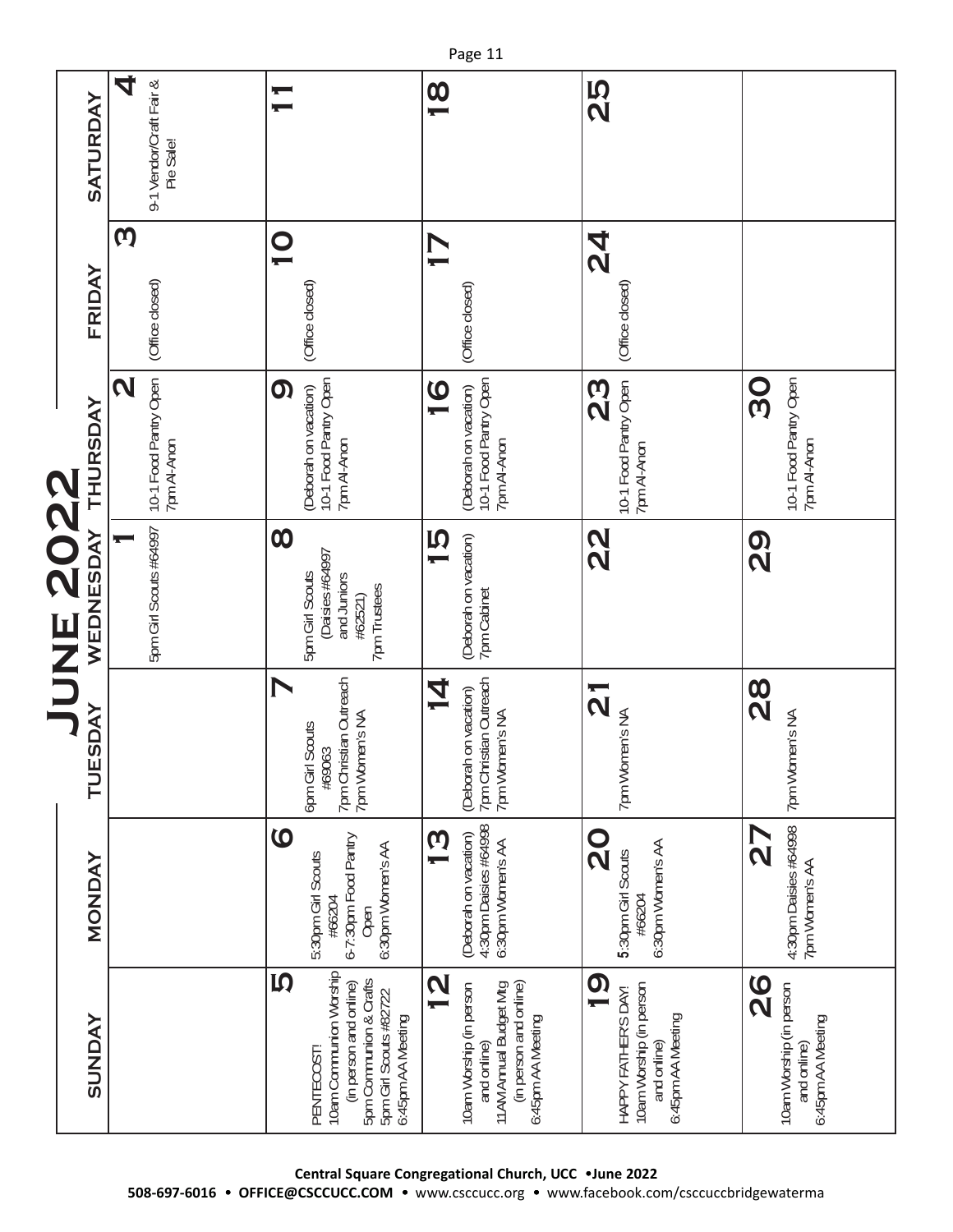### **CSCC Cabinet Meeting – Minutes May 18, 2022 at 7pm**

The meeting was called to order at 7:02 by Anne Malmquist, Moderator.

**Cabinet members in attendance**: Anne Malmquist, Moderator; Denise Molinari, Vice Moderator; Rev. Beth Stotts, Pastor; David Sheibley, Treasurer; Diane Sheibley, Clerk; Gordon Brailsford, Board of Trustees; Bill O'Neil, Board of Christian Outreach; Terry Reynolds & Barbara Morey, History & Memorials Committee; Jane O'Connell, Women's Guild & Fellowship.

Also present: Deborah Lancaster, Congregational Administrator

Rev. Beth opened the meeting with a devotional and a prayer.

#### **April Minutes**

The meeting minutes from the April meeting were presented and reviewed. Dave Sheibley motioned to accept them as written; Rev. Beth seconded. The minutes were approved.

**Pastor's Report** – Rev. Beth Stotts (also see written report) Rev. Beth reported that she had recovered from holy week. She recently met with Emily Williams from the Senior Center, and they discussed a joint event for pride month. There were some deaths and much pastoral care. Pentecost is June 5! Wear red! She noted that she will be out of the pulpit 6/12, 7/10, and 8/7, and needs volunteers to help lead worship. Anne Malmquist will take the lead on 6/12. She will also be away 6/21-24 and 7/7-10. On July 14, CSCC will be hosting the Young Clergy Women's International Conference.

**Treasurer's Report** – Dave Sheibley (also see written report) Dave reported that we had another OK month. We took in about \$12,000 last month, which is about \$4,000 less than the same month in 2020, and we're about \$8,000 behind where we were at this time last year. Fortunately, this month so far is doing well.

#### **Congregational Administrator's Report** – Deborah Lancaster (also see written report)

Deborah reported that we're now using pew pads to collect names and addresses on Sundays, and for attendance records. She noted that there are several events coming up, that are listed on her report. She's been working on making

sure past records are entered into Servant Keeper, under the direction of Rev. Beth.

Remember that the summer office hours go into effect June 3 – Monday through Thursday, 10-2. Also note that the office will be closed on Monday, May 30 for Memorial Day.

#### **Food Pantry** – Bill O'Neil (also see written report)

Bill reported that the Boston Food Bank is no longer providing frozen food, for the foreseeable future, due to staffing shortages. They'll be figuring out how to supply some of that on their own. He also noted that Jack bought another supply of gift cards to distribute. Jack requests that if any wording on the church website is changed regarding the food pantry, that it's run by him first. Finally, the USPS annual food drive took place last Saturday, and "lots and lots" of food was brought to the pantry.

#### **Building Renovation** – Barbara Morey

Barbara reported that the next CPC meeting is next Wednesday. Prior to that, she will contact Virginia Adams to see if she has anything to report to them regarding the deed restriction. Barbara feels it unlikely that the deed restriction issue will be resolved before the Fall. She has already put in the applications for Phase 2 and 3 funding. We will need to know how much we'll get in total before we sign the deed restriction.

Gordon noted that we also have a grant document that needs to be prepared, not just the deed restriction. We will need both reviewed by a lawyer. Rev. Beth has been in touch with Rob Pellegrini to do the legal work we need. His nonprofit rate is a 20% discount off normal rate, which is \$395/hour. He estimates a meeting should only take 30-60 minutes.

#### **Governance Committee** – Anne Malmquist

The committee has been meeting. They are working on finding models of other church structures. One topic that was discussed was changing the way we pay the conference – if it's not based on membership (like it is now), it could add flexibility to what we call "membership", which is important to how we may restructure in the future. They are trying to generate input and enthusiasm for what our church wants to do in the future. They are preparing a survey

#### *continued...*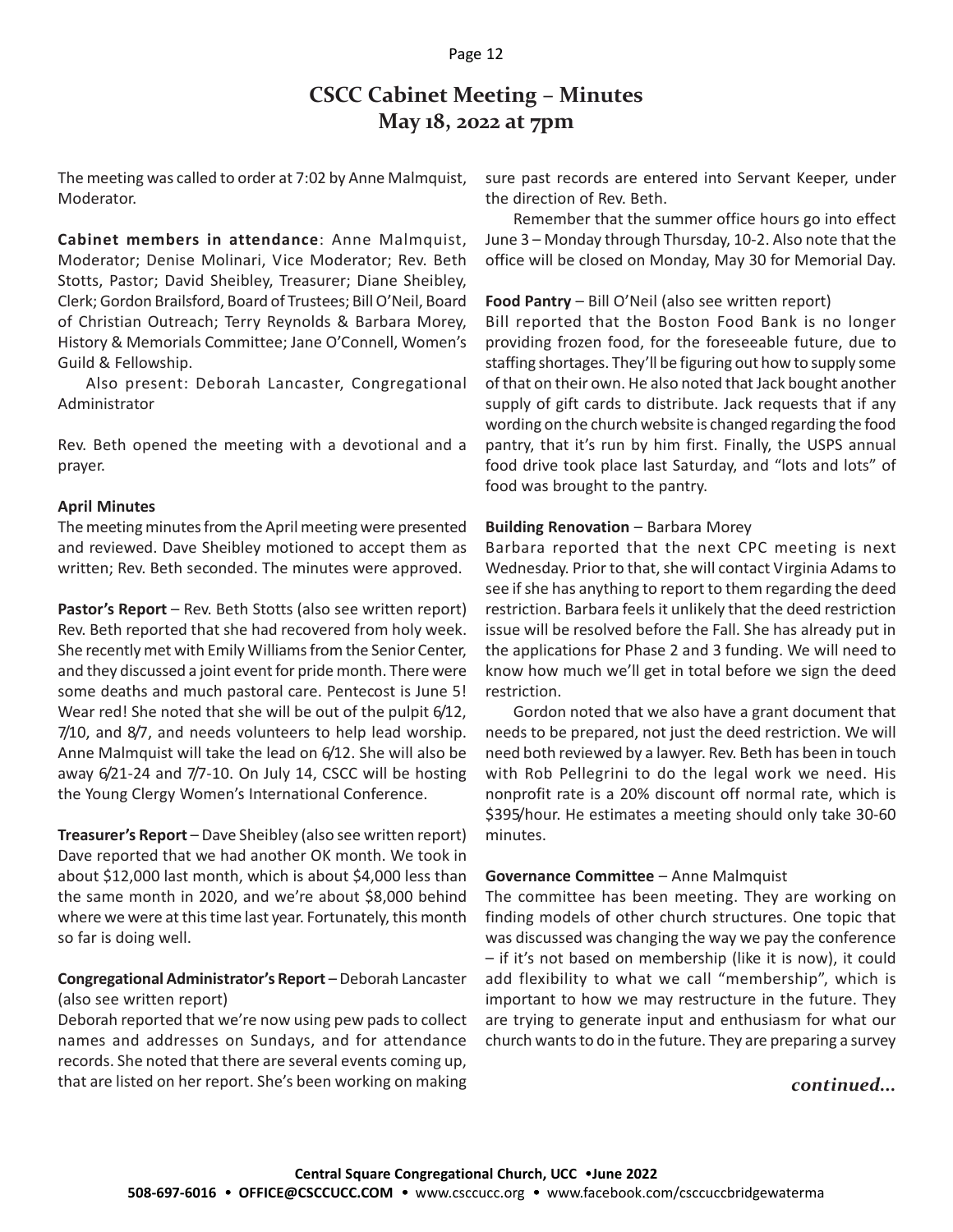### **CSCC Cabinet Meeting – Minutes**

#### *continued...*

and will ask all members to respond. It was suggested that perhaps one-on-one interviewing could be done to get more people to respond.

#### **Proposed 2022-23 Budget** – Trustees

The budget proposal was discussed. Dave Sheibley noted that it is similar to last year's bottom line.

• They took out the golf tournament as a source of income because it hasn't been able to be organized the past few years (although it would be great to have it).

• They left Rev. Beth's salary the same, as it was previously discussed that she would be happy with more study time in lieu of a raise.

• Julia's salary stayed the same as well.

• The Congregational Administrator and Sexton were given raises from \$15-\$17/hour, but the number of hours per week was lowered to 15 hours.

- The outreach reserve was lowered to 1.5% of pledges.
- Note that the cost of heating oil has increased.

Dave noted that we can't continue on with these deficit budgets for too much longer. Our investments will run out. It was noted that Kathleen Mosher is now doing stewardship, and is very enthusiastic about it, and about raising money.

It was asked if people who watch Sunday worship online still donate. The answer was YES.

Anne noted that we might be ready to do a big push for increased pledging. She also felt it important to remind folks that we don't get any money from any higher organization or affiliation – it just comes from us.

Ellen Crawford motioned to accept the budget as proposed. Denise Molinari seconded. Further discussion ensued.

Clarification was asked for why the sexton pay went up so much from 2022 to 2023. It was noted that Rich refused the raise offered him last year, but the next budget needs to allow for an increase.

Barbara Morey reported on the feasibility of having a golf tournament at Olde Scotland Links. They are under new management, and their new contracts require that you guarantee at least 100 golfers for a weekday tournament, at \$72 per golfer. We might look at other courses, but they need to be par 5 courses to attract the more serious golfers.

The budget was approved by majority vote.

**Budget Meeting**, June 12 – Anne Malmquist

The budget meeting will be held in the sanctuary after worship on June 12, starting at 11am. The meeting will also be livestreamed, but not available for playback after the fact. Online voting will be available ahead of time and for a couple of hours following.

#### **Vendor Fair / Pie Sale**, June 4 – Diane Sheibley

Diane called attention to the flyer that was distributed prior to the meeting. The vendor fair, and pie & baked goods sale will be held inside and outside the church on Saturday, June 4, 9am-1pm. She asked everyone to spread the word so that we can have a good turnout for the vendors. There are about 15 indoor vendors and about 6 outdoor vendors registered to come. We will also have raffles.

#### **July 4th** – Rev. Beth Stotts

Rev. Beth noted that the Stotts Family would be hosting water and snacks on the front lawn during the parade. She's trying also to get a photographer to do family portraits as a fundraiser. We also decided that we would march in the parade. Rev. Beth will reach out to the parade folks to register. And finally, we will also have the church open and available for anyone needing to use the bathrooms.

#### **CSCC Merchandise**

Rev. Beth shared that we are working with Diane's sister, who has a t-shirt company, to do CSCC logo'd clothing items that will be available to order on her website. We won't have to worry about taking orders, tallying sizes, or investing in a stock of merchandise – people can just order whatever they want directly from the website. More info to follow.

Rev. Beth closed the meeting with a prayer. The meeting adjourned at 8:15.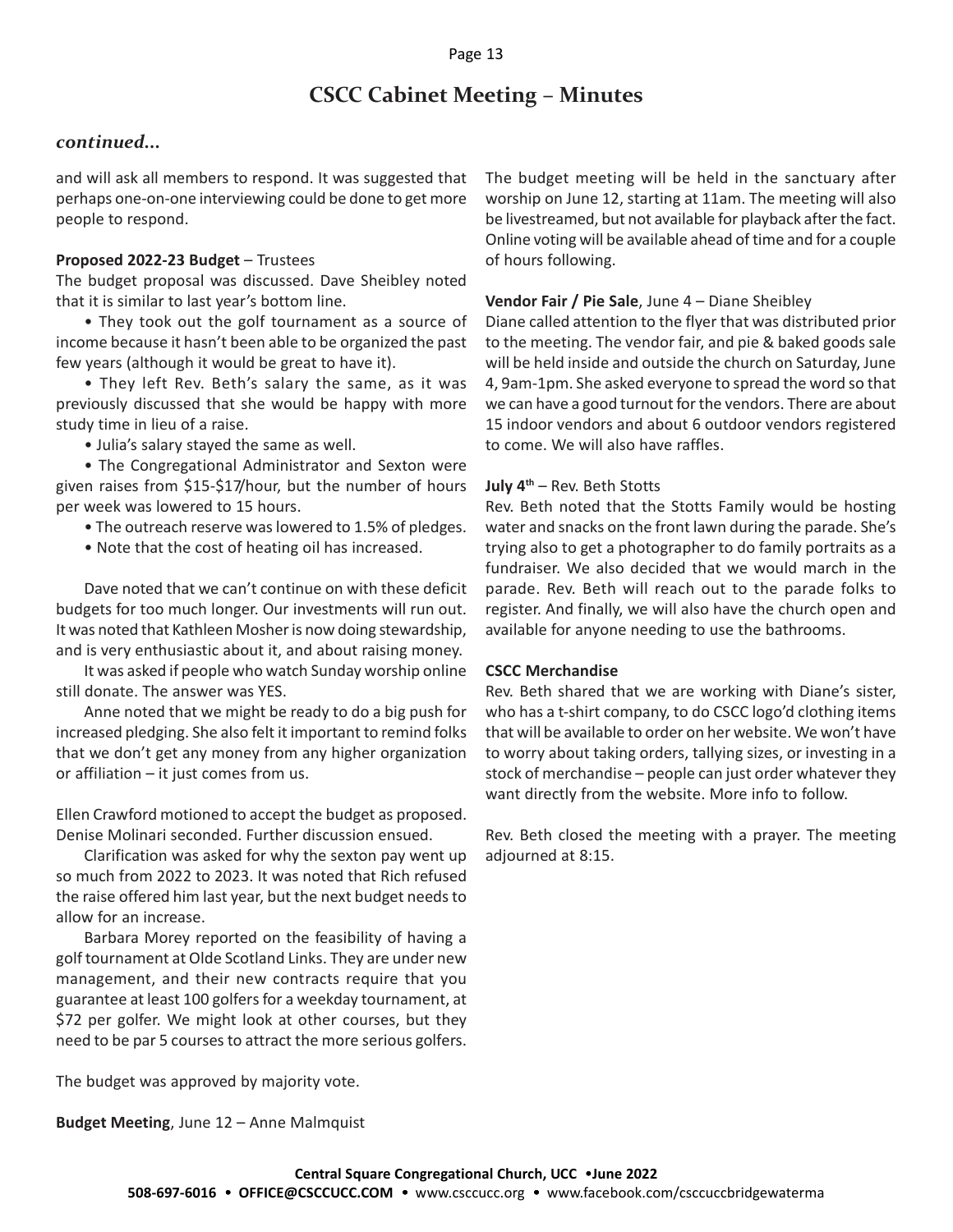#### Treasurer's Report April 30, 2022 Fiscal Year July 2021 - June 2022

|                                      | <b>YTD</b> | <b>YTD</b>    |            | Annual        |
|--------------------------------------|------------|---------------|------------|---------------|
|                                      | Actual     | <b>Budget</b> | Difference | <b>Budget</b> |
| Income                               |            |               |            |               |
| <b>Regular Pledges</b>               | 99,762     | 114,937       | (15, 175)  | 138,000       |
| <b>Unpledged Offerings</b>           | 13,242     | 3,748         | 9,494      | 4,500         |
| Plate Offering                       | 839        | 833           | 6          | 1,000         |
| Total · Pledges / Offerings          | 113,843    | 119,518       | (5, 675)   | 143,500       |
| <b>Special Collections</b>           |            |               |            |               |
| <b>MACUCC Fellowship Dues</b>        | 350        |               |            |               |
| Total · Special Collections          | 350        |               |            |               |
| Fundraisers/Events Revenue           |            |               |            |               |
| <b>Golf Tournament</b>               | 0          | 5,997         | (5,997)    | 7,200         |
| <b>Breakfasts</b>                    | 0          |               |            |               |
| Church Fair                          | 8,327      | 5,830         | 2,497      | 7,000         |
| <b>Misc Fundraisers</b>              | 943        | 4,164         | (3, 221)   | 5,000         |
| Total · Fundraisers/Events Revenue   | 9,270      | 15,991        | (6, 721)   | 19,200        |
| <b>Facility Usage Income</b>         |            |               |            |               |
| Non Profit Bldg Use                  | 2,900      | 1,499         | 1,401      | 1,800         |
| Private Bldg Use                     | 0          | 708           | (708)      | 850           |
| Total · Facility Usage Income        | 2,900      | 2,207         | 693        | 2,650         |
| Miscellaneous Income                 | 1,306      |               |            |               |
| <b>Total Income</b>                  | 127,669    | 137,716       | (10, 047)  | 165,350       |
| Expenses                             |            |               |            |               |
| Total · Senior Minister Expenses     | 90,408     | 91,766        | 1,359      | 110,180       |
| Total · Support Staff Expenses       | 38,960     | 40,200        | 1,239      | 48,266        |
| Total · Office Expenses              | 8,373      | 6,913         | (1,460)    | 8,300         |
| Total · Church Building Costs        | 42,670     | 24,820        | (17, 850)  | 29,800        |
| <b>Operating Committees</b>          |            |               |            |               |
| <b>Christian Education</b>           | 0          | 625           | 625        | 750           |
| Church Growth                        | 443        | 833           | 390        | 1,000         |
| Deacons                              | 1,220      | 833           | (387)      | 1,000         |
| Music (Materials/Substitutes)        | 614        | 500           | (114)      | 600           |
| Stewardship                          | 0          | 292           | 292        | 350           |
| Outreach                             | 3,067      | 3,614         | 547        | 4,339         |
| Total · Operating Committees         | 5,344      | 6,695         | 1,351      | 8,039         |
| <b>MACUCC Fellowship Dues</b>        |            | 2,249         | 2,249      | 2,700         |
| <b>Miscellaneous Expenses</b>        |            |               |            |               |
| Pilgrim Assn Fellowship Dues         |            | 167           | 167        | 200           |
| <b>Total Expenses</b>                | 185,755    | 172,809       | (12, 945)  | 207,485       |
| Net income (loss)                    | (58,085)   | (35,093)      | (22, 992)  | (42, 135)     |
| Transfer from Investments            | 40,000     | 35,093        | (4,907)    | 42,135        |
| Transfer from Capital Campaign funds | 1,800      |               |            |               |
|                                      | (16, 285)  | 0             |            | 0             |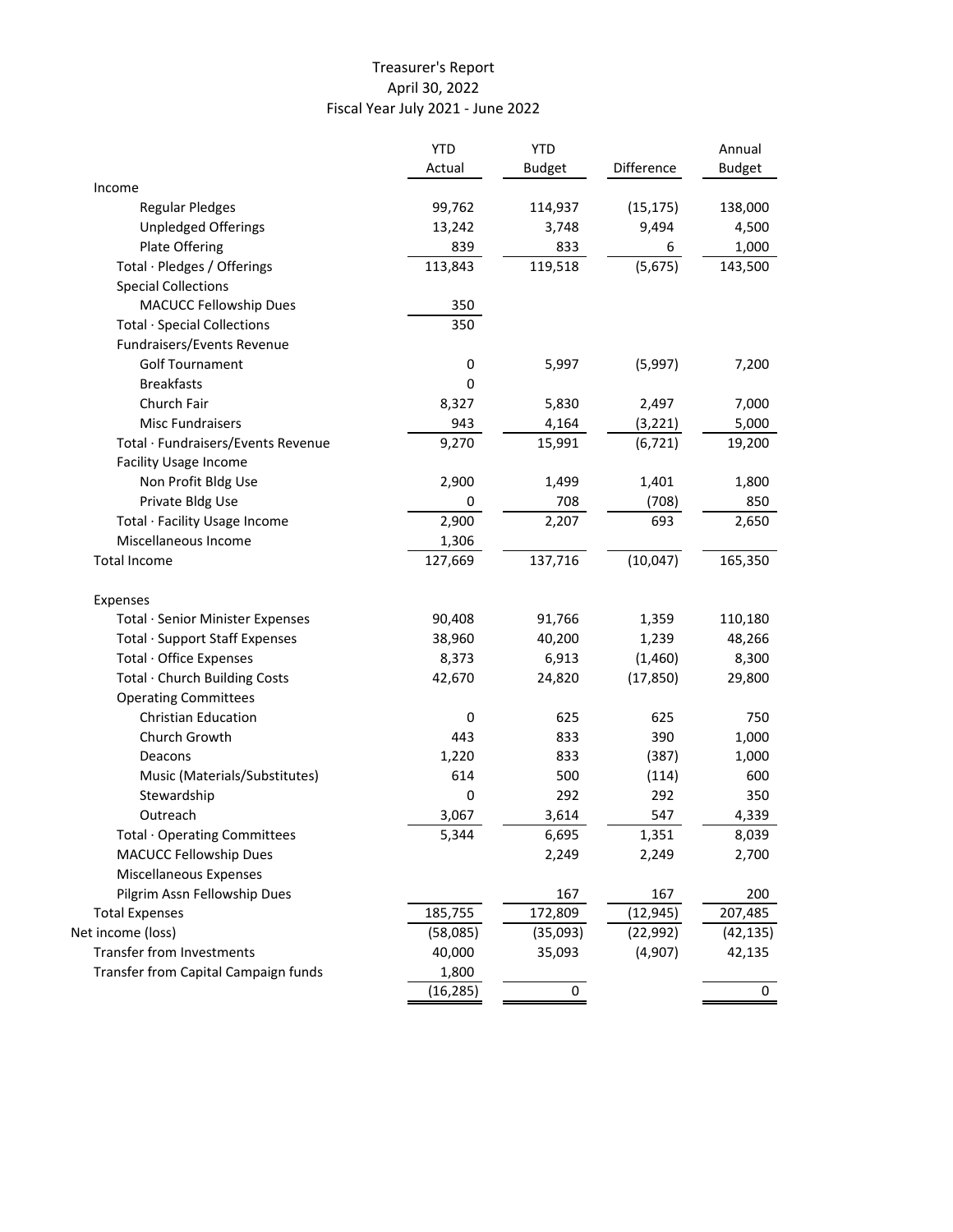#### Treasurer's Report April 30, 2022 Fiscal Year July 2021 - June 2022

| Cash balances                       |                                      |           |                   |
|-------------------------------------|--------------------------------------|-----------|-------------------|
| Operating account                   |                                      | 4,109     |                   |
| Money Market                        |                                      |           |                   |
| Restricted                          | 29,435                               |           |                   |
| Unrestricted                        | 770                                  |           |                   |
|                                     |                                      | 30,205    |                   |
| Minister's Discretionary account    |                                      | 1,708     |                   |
| PayPal account                      |                                      | 443       |                   |
| Outreach account                    |                                      |           |                   |
| Includes paid pledge set-aside      | 1,499                                |           |                   |
| <b>Food Pantry</b>                  | 32,703                               |           |                   |
|                                     |                                      | 34,202    |                   |
| Capital Campaign account            |                                      | 4,974     |                   |
| <b>Total cash balances</b>          |                                      | 75,641    |                   |
|                                     |                                      |           |                   |
| Endowments investment fund          |                                      |           |                   |
| Protected principal                 | 135,513                              |           |                   |
| Unrestricted funds                  | 49,680                               |           |                   |
| Total value 4/30/2022               |                                      | 185,193   |                   |
| Income (Loss) YTD FY 2022           | (16, 322)                            |           |                   |
| Parsonage investment fund           |                                      |           |                   |
| Principal parsonage sale            | 60,314                               |           |                   |
| Income (Loss) on investment         | 25,425                               |           |                   |
| Total value 4/30/2022               |                                      | 85,739    |                   |
| Total investments 4/30/2022         |                                      | 270,932   |                   |
|                                     |                                      |           |                   |
|                                     |                                      |           |                   |
| Food Pantry Balance March 31, 2022  |                                      |           | 35,470            |
| Donations                           |                                      |           | 190               |
| Expenses                            |                                      |           | (2,957)           |
| Food Pantry Balance April 30, 2022  |                                      |           | 32,703            |
|                                     |                                      |           |                   |
|                                     |                                      |           |                   |
| 2020 Month 2021 Month 2022 Month    | <b>Giving Comparison</b><br>2020 YTD |           | 2021 YTD<br>202   |
| 10,230.00<br>13,532.33<br>10,029.82 |                                      | 10,230.00 | 10,0<br>13,532.33 |
| n.                                  |                                      |           |                   |

|       |           |           | 2020 Month 2021 Month 2022 Month | 2020 YTD   | 2021 YTD   | 2022 YTD  |
|-------|-----------|-----------|----------------------------------|------------|------------|-----------|
| Jan.  | 10,230.00 | 13,532.33 | 10,029.82                        | 10,230.00  | 13,532.33  | 10,029.82 |
| Feb.  | 10,030.33 | 11,754.66 | 6,562.91                         | 20,260.33  | 25,286.99  | 16,592.73 |
| March | 10,672.86 | 11,538.00 | 13,355.24                        | 30,933.19  | 36,824.99  | 29,947.97 |
| April | 14,962.00 | 13,129.33 | 11,808.31                        | 45,895.19  | 49,954.32  | 41,756.28 |
| May   | 13,017.66 | 11,279.57 |                                  | 58,912.85  | 61,233.89  |           |
| June  | 16,806.33 | 13,469.24 |                                  | 75,719.18  | 74,703.13  |           |
| July  | 9,191.00  | 13,048.91 |                                  | 84,910.18  | 87,752.04  |           |
| Aug.  | 8,192.66  | 10,053.72 |                                  | 93,102.84  | 97,805.76  |           |
| Sept. | 11,465.00 | 10,624.57 |                                  | 104,567.84 | 108,430.33 |           |
| Oct.  | 8,213.83  | 15,581.54 |                                  | 112,781.67 | 124,011.87 |           |
| Nov.  | 8,571.66  | 12,400.72 |                                  | 121,353.33 | 136,412.59 |           |
| Dec.  | 14,686.00 | 10,377.35 |                                  | 136,039.33 | 146,789.94 |           |